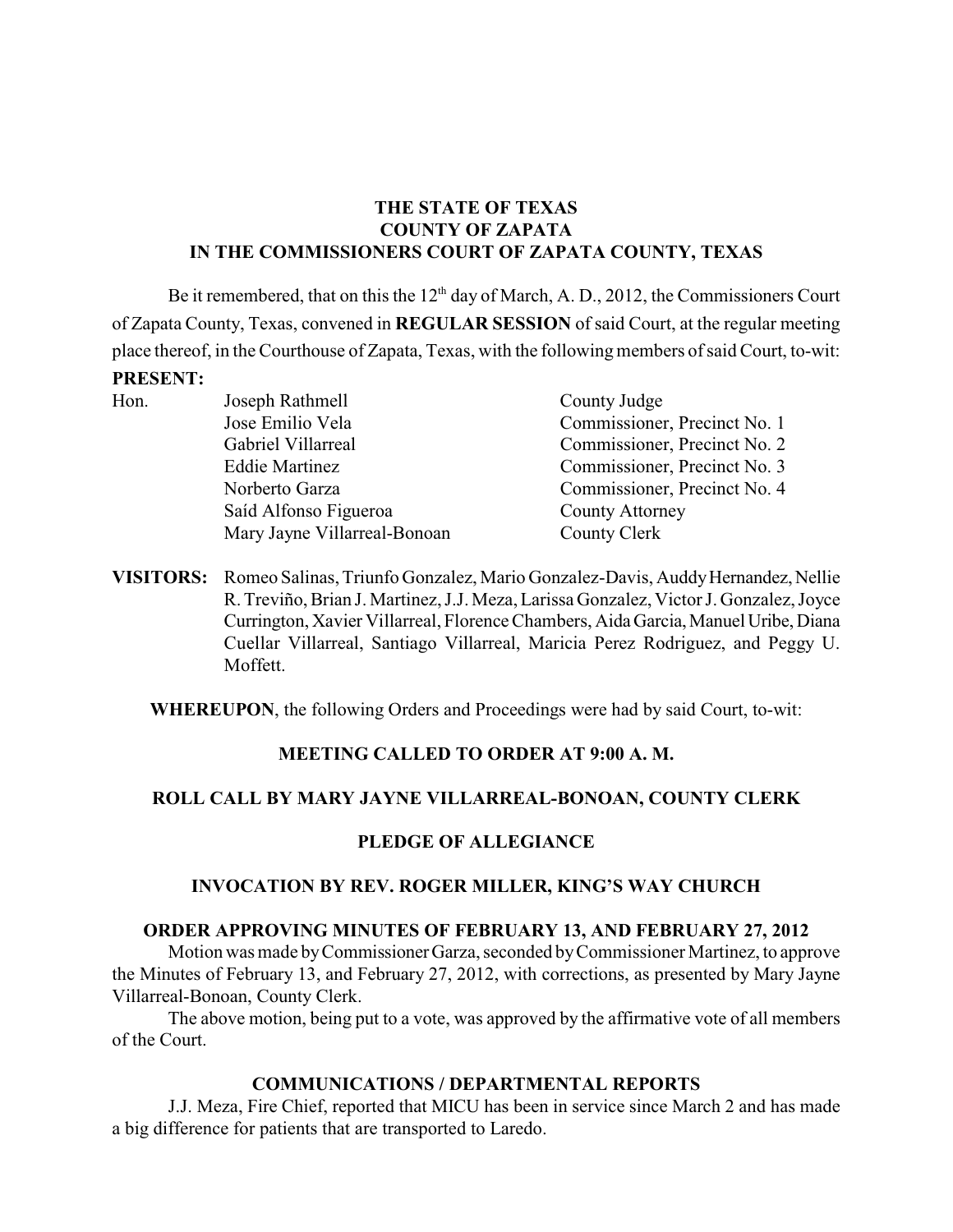#### **ORDER APPROVING INVOICES**

Motion was made by Commissioner Villarreal, seconded by Commissioner Martinez, to approve invoices as presented by Triunfo Gonzalez, County Auditor.

The above motion, being put to a vote, was approved by the affirmative vote of Commissioner Villarreal, Martinez, and Garza, Commissioner Vela voted against. Motion carried.

#### **ORDER APPROVING TREASURER'S REPORT**

Motion was made by Commissioner Martinez, seconded by Commissioner Garza, to approve Treasurer's Report as presented by Hon. Romeo Salinas, County Treasurer.

The above motion, being put to a vote, was approved by the affirmative vote of all members of the Court.

### **REPORT BY NELLY TREVIÑO, PERSONNEL OFFICER, REGARDING COUNTY EMPLOYEES UNDER FMLA**

Nelly Treviño, Personnel Officer, reported on county employees under FMLA and their scheduled return to work as requested by Hon. Jose E. Vela, Commissioner Pct. 1. (Report attached for the record.)

## **PRESENTATION ON GIS DATABASE**

Presentation was made by Maricia Perez Rodriguez and Victor Gonzalez on GIS (Geographic Information System) which is a database that addresses community and business mapping needs as requested by Peggy Umphres Moffett, President Zapata Economic Development Corporation.

### **PROGRESS REPORT ON TRASH COLLECTIONS BY PATRICIO HERNANDEZ**

Mr. Patricio Hernandez of Grande Garbage gave a progress report on trash collection. There are currently 4283 participants. (Report attached for the record)

### **ORDER APPROVING RESCHEDULE OF ELECTION PRIMARY EMPLOYEE HOLIDAY**

Motion was made by Commissioner Garza, seconded by Commissioner Villarreal, to approve to reschedule the Election Primary Employee Holiday for Tuesday, May 29, 2012 as requested by Hon. Joseph Rathmell, County Judge.

The above motion, being put to a vote, was approved by the affirmative vote of all members of the Court.

## **ORDER APPROVING THAT CARLOS TREVIÑO, ZAPATA COUNTY WATER PLANT MANAGER, HAVE A PLAN OF ACTION TO COLLECT AND HANDLE DELINQUENT ACCOUNTS FROM WATERWORKS ACCOUNTS RECEIVABLES**

Motion was made by Commissioner Martinez, seconded by Commissioner Garza, to approve a request by Mr. Carlos Treviño, Zapata County Water Plant Manager, for a plan of action to collect and handle delinquent accounts from the waterworks accounts receivables as requested by Hon. Jose E. Vela, Commissioner Pct. 1.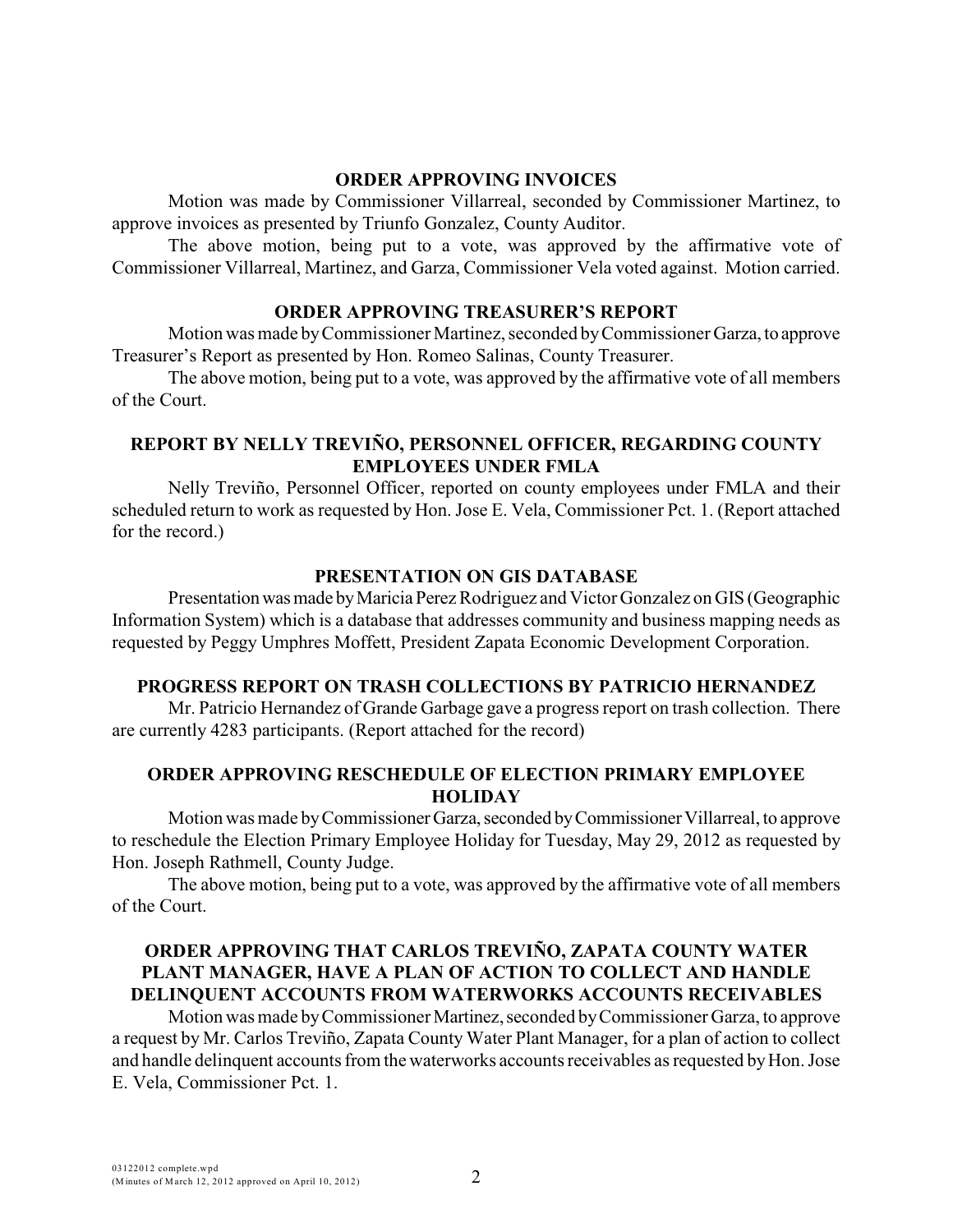The above motion, being put to a vote, was approved by the affirmative vote of all members of the Court.

#### **ORDER APPROVING CHANGE ORDER NO. 2 FOR WATER DEVELOPMENT BOARD 24" RAW WATER LINE AND 16" WATER LINE PROJECT NO. 61275 AND ORDER TO DEMOLISH ABANDONED WATER PLANT, REPAIRS TO RAW WATER GENERATOR INCLUDING SADDLE TAPS AND ENGINEER FEES**

Motion was made byCommissioner Vela, seconded by Commissioner Martinez, to approve Change Order No. 2 for Water Development Board 24" Raw Water Line and 16" Water Line Project No. 61275. Change order to include demolition to abandoned water plant, repairs to raw water generatorincluding saddle taps and engineer fees. Also credit 400 lf of 16" pvc. Budget will be paid from remaining balance on existing project as requested by Carlos Treviño and Manuel Gonzalez, Premier Engineering.

The above motion, being put to a vote, was approved by the affirmative vote of all members of the Court.

#### **ORDER APPROVING INSTALLATION OF STREET HUMPS AND STREET LIGHTS**

Motion was made by Commissioner Garza, seconded by Commissioner Vela, to install a speed hump at the following address:

a. Papaya Street in Pct. 1, FLE-East (this request was petitioned by neighborhood residents.)

as requested by Hon. Jose E. Vela, Commissioner Pct. 1.

The above motion, being put to a vote, was approved by the affirmative vote of all members of the Court.

Motion was made by Commissioner Garza, seconded by Commissioner Vela, to install a street light at the following address:

a. 107 Gutierrez Street, in San Ygnacio

as requested by Hon. Gabriel Villarreal, Commissioner Pct. 2.

The above motion, being put to a vote, was approved by the affirmative vote of all members of the Court.

Motion was made by Commissioner Garza, seconded by Commissioner Vela, to install a street light at the following address:

a. 5428 Pascual Lane, Siesta Shores

as requested by Hon. Eddie Martinez, Commissioner Pct. 3.

The above motion, being put to a vote, was approved by the affirmative vote of all members of the Court.

Motion was made by Commissioner Garza, seconded by Commissioner Vela, to install a speed hump at the following address:

a. 5118 Laredo Lane, Siesta Shores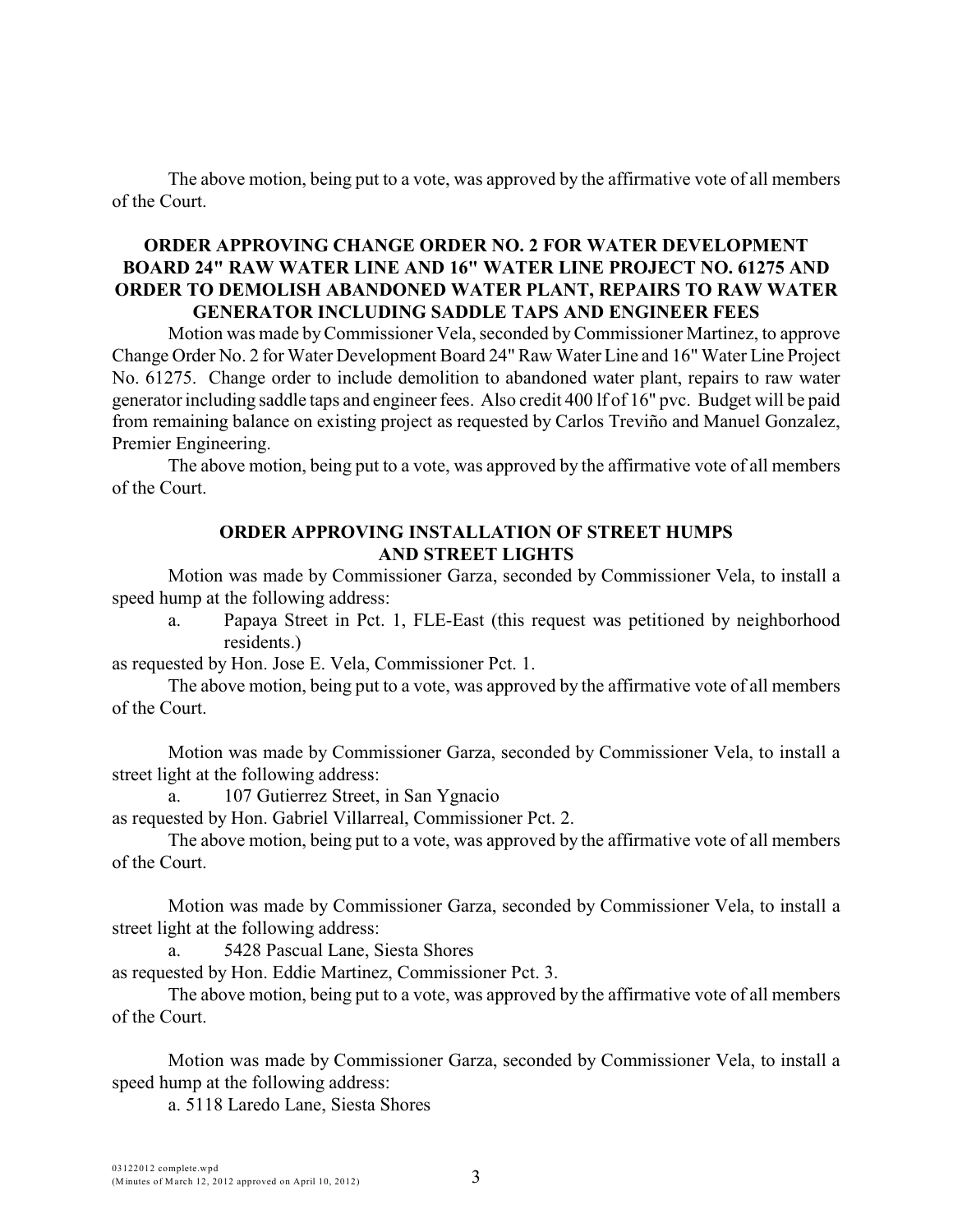as requested by Hon. Eddie Martinez, Commissioner Pct. 3.

The above motion, being put to a vote, was approved by the affirmative vote of all members of the Court.

Motion was made by Commissioner Garza, seconded by Commissioner Vela, to install a street light at the following address:

a. 1813 Mier

b. 1913 Ramireño

as requested by Hon. Norberto Garza, Commissioner Pct. 4.

The above motion, being put to a vote, was approved by the affirmative vote of all members of the Court.

#### **ORDER APPROVING RESOLUTION FOR SUBMISSION OF GRANT APPLICATION FOR SKILS + A DELINQUENCY PREVENTION PROGRAM TO OFFICE OF GOVERNOR CRIMINAL JUSTICE DIVISION**

Motion was made by Commissioner Vela, seconded by Commissioner Garza, to approve a Resolution for the submission of the grant application for the  $SKILS + A$  Delinquency Prevention Program to the Office of the Governor Criminal Justice Division as requested by Pastor Roger Miller, Juvenile Probation.

The above motion, being put to a vote, was approved by the affirmative vote of all members of the Court.

#### **ORDER APPROVING A RESOLUTION FOR LAS PALMAS WASTEWATER COLLECTION SYSTEM FLOODPLAIN AND ORDER APPROVING LOAN RESOLUTION**

Motion was made by Commissioner Martinez, seconded by Commissioner Garza, to approve a resolution for the Las Palmas Wastewater Collection System Floodplain and also approve loan resolution as requested by Manuel Gonzalez, Premier Engineering.

The above motion, being put to a vote, was approved by the affirmative vote of all members of the Court.

### **ORDER APPROVING A RESOLUTION TO RESTRICT FUTURE WATER SERVICE AND SITE SELECTION TO PROTECT PRIME FARMLAND**

Motion was made by Commissioner Garza, seconded by Commissioner Martinez, to approve a resolution to restrict future water service and site selection to protect prime farmland as requested by Manuel Gonzalez, Premier Engineering.

The above motion, being put to a vote, was approved by the affirmative vote of all members of the Court.

### **MOTION WAS MADE BY COMMISSIONER GARZA, SECONDED BY COMMISSIONER MARTINEZ, TO ENTER INTO EXECUTIVE SESSION**